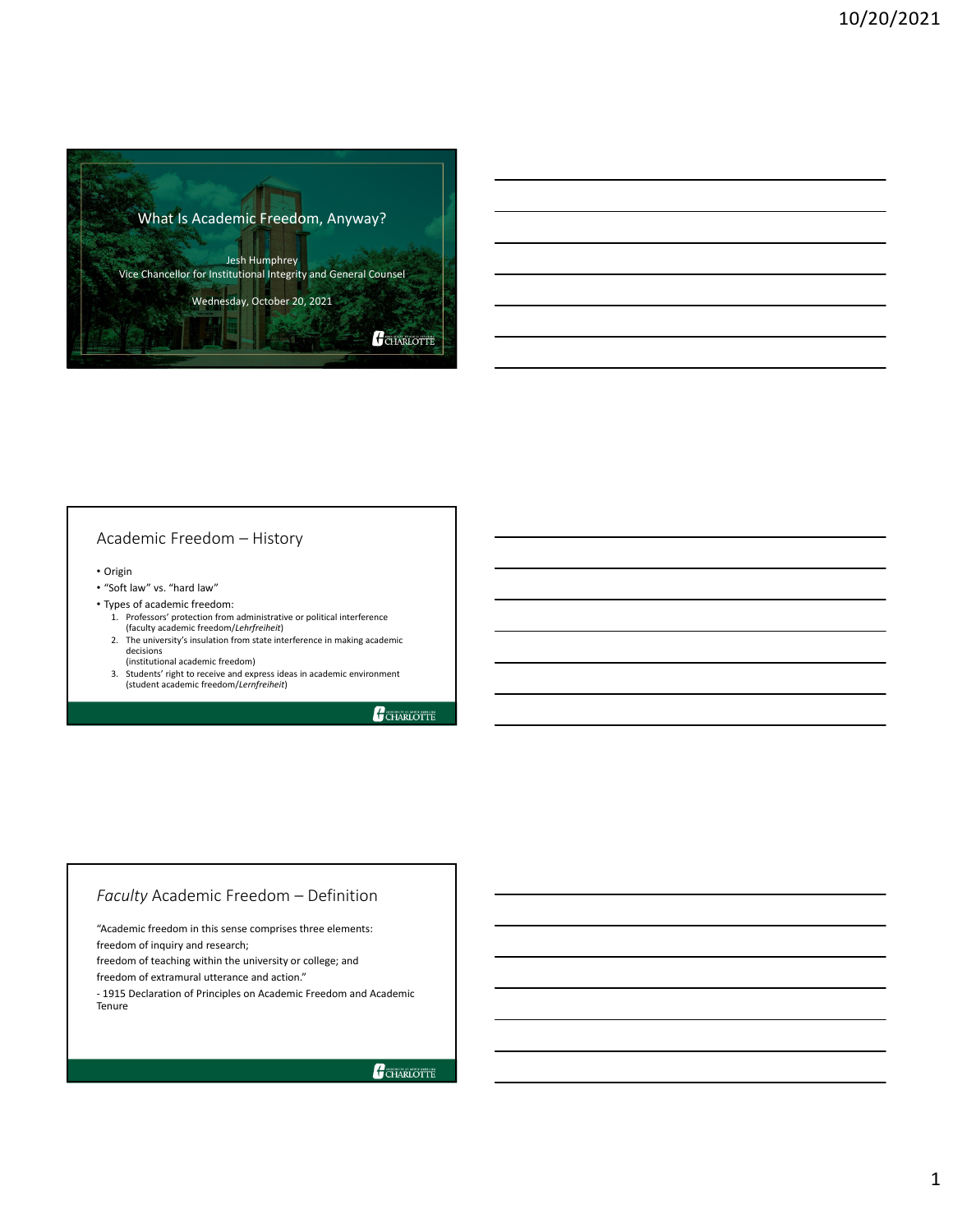#### *Faculty* Academic Freedom – Limits

• AAUP's 1940 Statement:

- Research with pecuniary return is subject to institutional regulation • Controversial matter which has no relation to <sup>a</sup> teacher's subject should not be introduced
- When faculty speak or write as citizens, they should be accurate, exercise appropriate restraint, show respect for the opinions of others, and "make every effort" to indicate they are not speaking for the institution
- AAUP's 1966 Statement of Professional Ethics
- Freedom of speech (*Pickering v. Board of Education* (1968)):
	- Is the topic a matter of public concern?
	- If yes, weigh the professor's interest in his/her speech against the university's interest in efficiently delivering education.

CHARLOTTE

## *Faculty* Academic Freedom ‐ Tenure

#### • AAUP's 1940 Statement:

• To protect academic freedom, "[a]fter the expiration of a probationary period, teachers or investigators should have permanent or continuous tenure, and their service should be terminated only for adequate cause, except in the case of retirement for age, or under extraordinary circumstances because of financial exigencies."

- Seven‐year maximum probationary period Faculty dismissed for cause have a right to a hearing before a committee of their peers
- Institutional benefits:
	- Stability, loyalty, recruitment, teaching and research integrity

GCHARLOTTE

## *Faculty* Academic Freedom – In the Law

"Scholarship cannot flourish in an atmosphere of suspicion and distrust. Teachers and students must always remain free to inquire, to study and to evaluate, to gain new maturity and understanding; otherwise our civilization will stagnate and die."

*‐* Warren, C.J., *Sweezy v. New Hampshire* (1957)*.*

GCHARLOTTE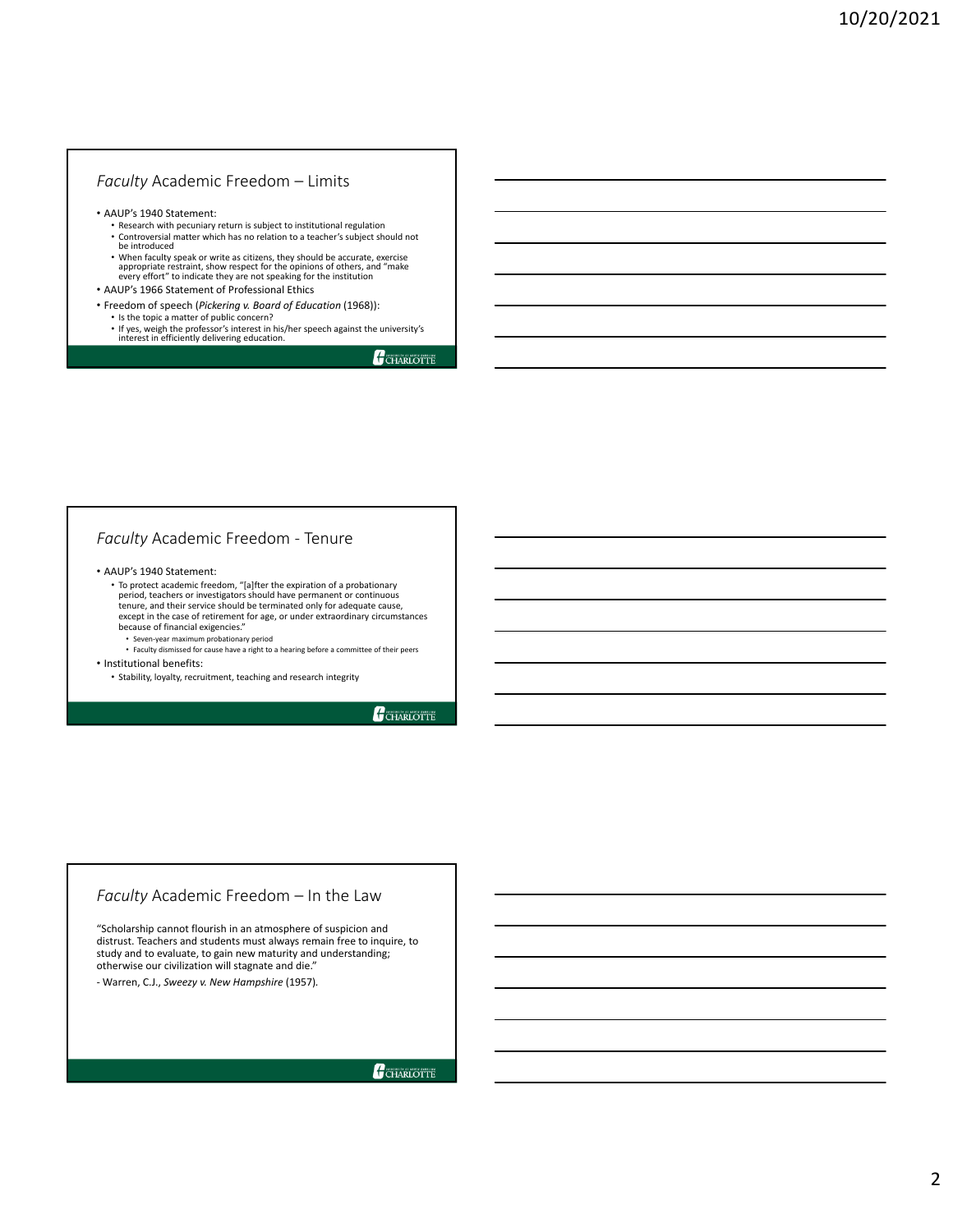## *Institutional* Academic Freedom

"[T]he 'four essential freedoms' of a university— to determine for itself on academic grounds who may teach, what may be taught, how it shall be taught, and who may be admitted to study." *‐* Frankfurter, J. (concurring), *Sweezy v. New Hampshire* (1957)*.*

CHARLOTTE

#### *Student* Academic Freedom

• In the classroom • Outside the classroom



## Academic Freedom and Tenure – *The Code*

• Section 600, Freedom and Responsibility in the University Community.

• "The University of North Carolina is dedicated to the transmission and<br>advancement of knowledge and understanding. Academic freedom is<br>essential to the achievement of these purposes. The University therefore<br>supports and students, to the end that they may responsibly pursue these goals through<br>teaching, learning, research, discussion, and publication, free from internal<br>or external restraints that would unreasonably restrict their academic **endeavors.**"

GCHARLOTTE